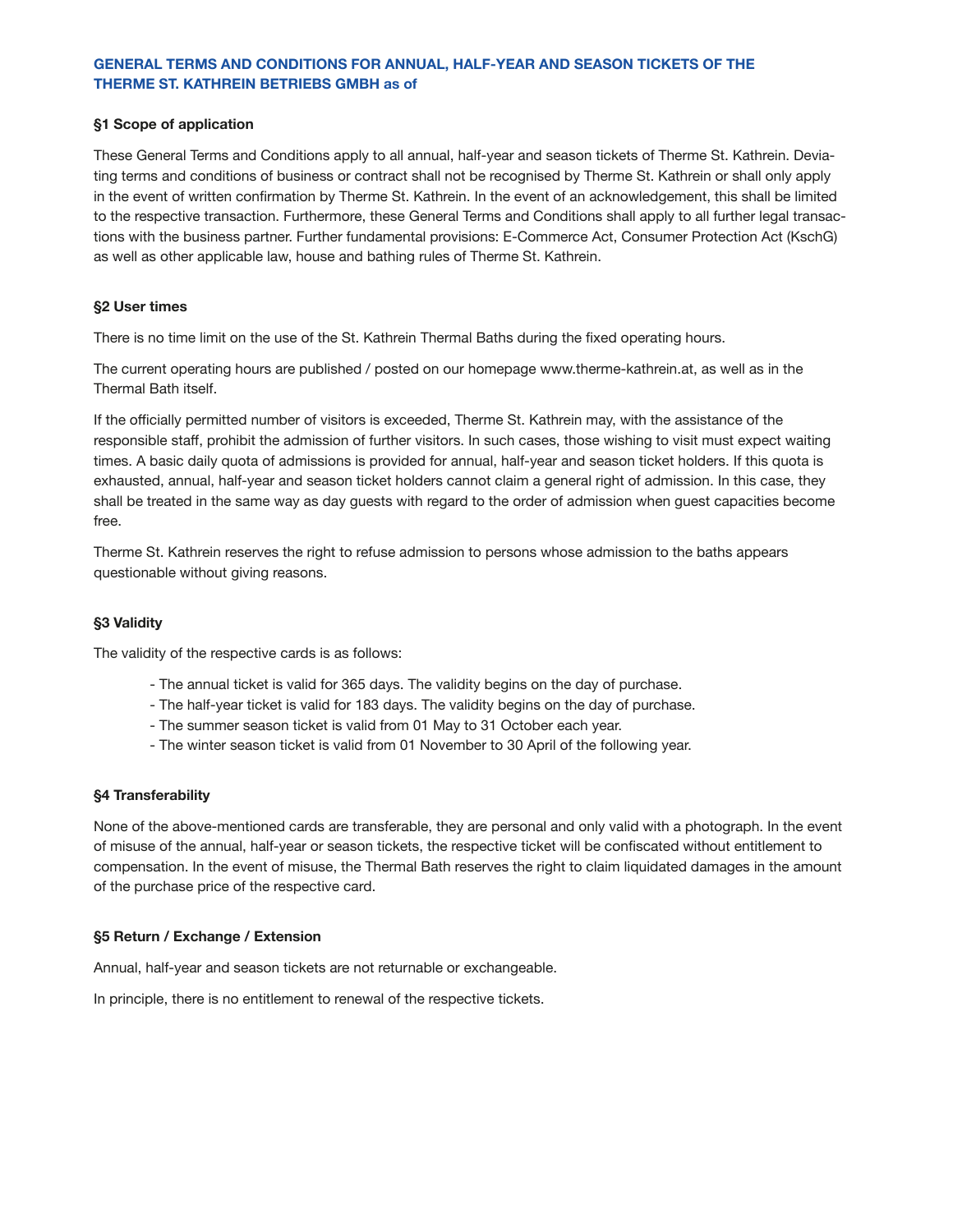# **GENERAL TERMS AND CONDITIONS FOR ANNUAL, HALF-YEAR AND SEASON TICKETS OF THE THERME ST. KATHREIN BETRIEBS GMBH as of**

### **§6 Refund**

If the Therme St. Kathrein is closed after the purchase of one of the above-mentioned tickets due to an official closure or in consideration of the health of the guests and/or employees of the Thermal Bath, there is in principle no entitlement to a refund or an extension of the respective tickets for the period of closure. However, when purchasing a new annual, half-year or season ticket, a percentage discount will be granted on the purchase of this new ticket, depending on the duration of the closure. This price reduction is checked / calculated individually and depends on various factors (amortisation calculation): Duration of closure, number of days used, amount per basic admission, permanent percentage.

### **§7 Revisions**

For the duration of the annually required and officially prescribed inspections, there shall be no price adjustment, extension of the term or any other form of remuneration for the annual, half-year or season tickets. The inspection periods are already included in the purchase price of the tickets. During the revision periods, only partial areas of the Thermal Bath will be accessible (partial area opening). The inspection times will be announced in good time on our website www.therme-kathrein.at, in the social media and by publications in the Thermal Bath.

### **§8 Deposit / Loss / Blocking**

A card deposit of € 20.00 is payable when purchasing an annual, half-year or season ticket. This deposit will not be refunded if the card (chip wristband) is lost or damaged. This procedure must be documented and confirmed by the cardholder's signature.

#### **§9 Liability**

Section 1.

Claims for damages by the contractual partner against Therme St. Kathrein are excluded, except in cases of intent and gross negligence.

#### Section 2.

The exclusion according to section 1 shall furthermore not apply if Therme St. Kathrein culpably violates obligations which constitute the essence of the contract (cardinal obligations), furthermore not in case of culpable injury to life, body and health of the buyer.

#### **§10 Video surveillance**

For safety reasons, the Thermal Bath shall be video-monitored in order to ensure the physical integrity of the visitors, as well as to safeguard legitimate interests for specifically defined purposes of the Thermal Bath. The visitors expressly agree to this surveillance and video use.